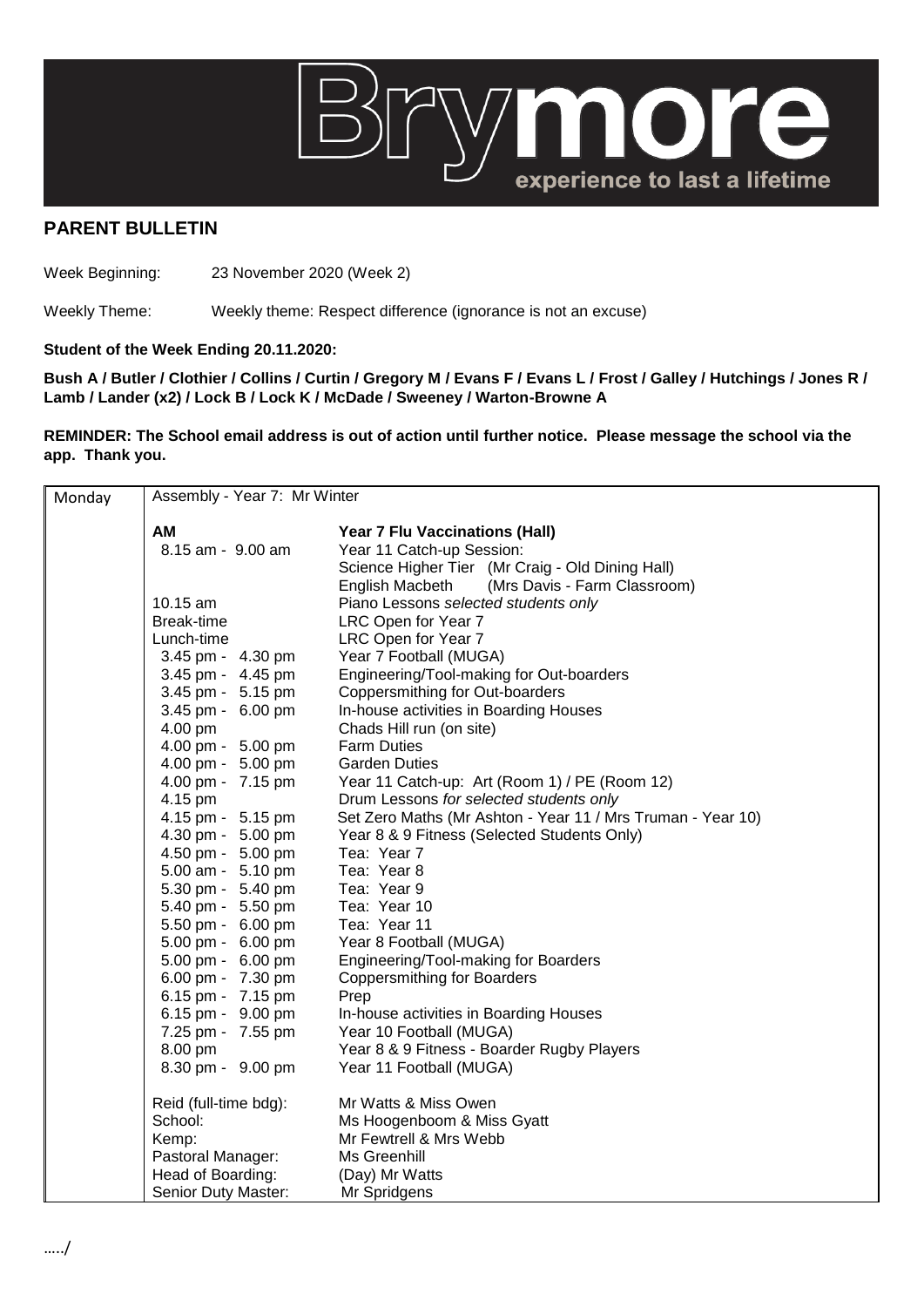| Tuesday | Assembly - Year 8: Mr Winter |                                                                     |
|---------|------------------------------|---------------------------------------------------------------------|
|         | 8.30 am                      | Science catch-up with Dr J Grant                                    |
|         | 8.40 am                      | SSLT (Head's Office)                                                |
|         | Break-time                   | LRC Open for Year 8                                                 |
|         | Lunch-time                   | LRC Open for Year 8                                                 |
|         | 12.40 pm                     | Year 11 Catch-up: English Macbeth (Marquee)                         |
|         | 3.00 pm                      | Boarding Meeting (Meeting Room)                                     |
|         | 3.45 pm - 4.30 pm            | Year 7 Football (MUGA)                                              |
|         | 3.45 pm - 4.45 pm            | Engineering/Tool Making for Out-boarders                            |
|         | 3.45 pm - 5.15 pm            | Sheet Metal/Fabrication for Out-boarders                            |
|         | 3.45 pm - 6.00 pm            | In-house activities in Boarding Houses                              |
|         | 4.00 pm                      | Chads Hill run (on site)                                            |
|         | 4.00 pm - 5.00 pm            | <b>Farm Duties</b>                                                  |
|         | 4.00 pm - 5.00 pm            | <b>Garden Duties</b>                                                |
|         | 4.00 pm - 5.00 pm            | Year 11 Catch-up: Art (Room 1) / Computer Science (Room 2)          |
|         | 4.00 pm - 5.00 pm            | Year 9 Rugby                                                        |
|         | 4.30 pm - 5.00 pm            | Year 10 & 11 Fitness (Selected Students Only)                       |
|         | 4.50 pm - 5.00 pm            | Tea: Year 7                                                         |
|         | 5.00 am - 5.10 pm            | Tea: Year 8                                                         |
|         | 5.30 pm - 5.40 pm            | Tea: Year 9                                                         |
|         | 5.40 pm - 5.50 pm            | Tea: Year 10                                                        |
|         | 5.50 pm - 6.00 pm            | Tea: Year 11                                                        |
|         | 5.00 pm - 6.00 pm            | <b>Woodwork for Boarders</b>                                        |
|         | 5.00 pm - 6.00 pm            | Year 8 Football (MUGA)                                              |
|         | 6.00 pm - 7.30 pm            | Sheet Metal / Fabrication for Boarders                              |
|         | 6.15 pm - 7.15 pm            | Prep                                                                |
|         | 6.15 pm - 7.15 pm            | Year 11 Catch-up: Maths Higher Tier (Grade 7, 8, 9) (Rooms 10 & 11) |
|         | 6.15 pm - 9.00 pm            | In-house activities in Boarding Houses                              |
|         | 7.25 pm - 7.55 pm            | Year 7 Football (MUGA)                                              |
|         | 8.00 pm                      | Year 10 & 11 Fitness - Boarder Rugby Players                        |
|         | 8.30 pm - 9.00 pm            | Year 9 Football (MUGA)                                              |
|         | Reid (full-time bdg):        | Mrs Long & Miss Owen                                                |
|         | School:                      | Ms Hoogenboom & Miss Gyatt                                          |
|         | Kemp:                        | Mr Fewtrell & Mrs Webb                                              |
|         | Pastoral Manager:            | Ms Greenhill                                                        |
|         | Head of Boarding:            | (Day) Mr Watts                                                      |
|         | Senior Duty Master:          | Mr Spridgens                                                        |

…………./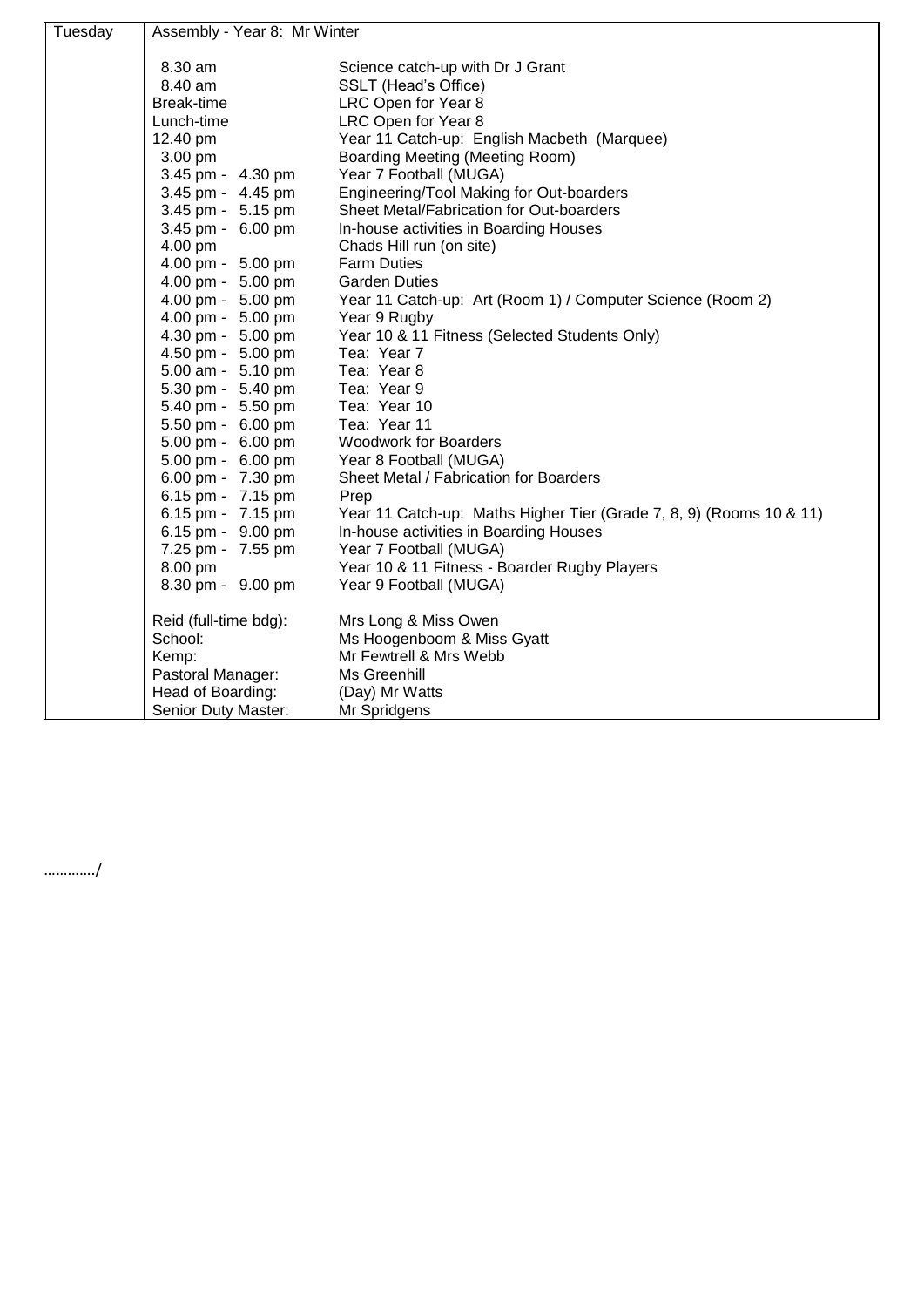| Wednesday | Assembly - Year 9: Mr Winter |                                                              |
|-----------|------------------------------|--------------------------------------------------------------|
|           |                              |                                                              |
|           | 8.15 am - 9.00 am            | Year 11 Catch-up:                                            |
|           |                              | Science (Mr Craig - Old Dining Hall)                         |
|           |                              | Science (Mr Lines - Farm Classroom)                          |
|           | 3.45 pm - 4.30 pm            | Year 7 Football (MUGA)                                       |
|           | 3.45 pm - 4.45 pm            | Archery for Out-boarders                                     |
|           | 3.45 pm - 5.15 pm            | <b>Blacksmithing for Out-boarders</b>                        |
|           | 3.45 pm - 6.00 pm            | In-house activities in Boarding Houses                       |
|           | 4.00 pm                      | Chads Hill run (on site)                                     |
|           | 4.00 pm                      | Guitar Lessons selected students only                        |
|           | 4.00 pm - 5.00 pm            | <b>Farm Duties</b>                                           |
|           | 4.00 pm - 5.00 pm            | <b>Garden Duties</b>                                         |
|           | 4.00 pm - 5.00 pm            | Year 7 & 8 Rugby (Mr Williams & Mr Lines)                    |
|           | 4.00 pm - 5.00 pm            | Year 11 Catch-up: DT                                         |
|           | 4.30 pm - 5.00 pm            | Year 8, 9, 10 & 11 Fitness Catch-up (Selected Students Only) |
|           | 4.50 pm - 5.00 pm            | Tea: Year 7                                                  |
|           | 5.00 am - 5.10 pm            | Tea: Year 8                                                  |
|           | 5.30 pm - 5.40 pm            | Tea: Year 9                                                  |
|           | 5.40 pm - 5.50 pm            | Tea: Year 10                                                 |
|           | 5.50 pm - 6.00 pm            | Tea: Year 11                                                 |
|           | 5.00 pm - 6.00 pm            | Year 8 Football (MUGA)                                       |
|           | 5.00 pm - 6.00 pm            | <b>Archery for Boarders</b>                                  |
|           | 6.00 pm - 7.30 pm            | <b>Blacksmithing for Boarders</b>                            |
|           | 6.15 pm - 7.15 pm            | Prep                                                         |
|           | 6.15 pm - 9.00 pm            | In-house activities in Boarding Houses                       |
|           | 7.25 pm - 7.55 pm            | Year 9 Football (MUGA)                                       |
|           | 7.30 pm - 8.30 pm            | Young Farmers Club - Via MS TEAMS (Week 2 Only)              |
|           | 8.00 pm                      | Athletics (By invitation)                                    |
|           | 8.00 pm - 8.30 pm            | Year 10 Football (MUGA)                                      |
|           | 8.30 pm - 9.00 pm            | Year 11 Football (MUGA)                                      |
|           | Reid (full-time bdg):        | Mrs Long & Lady Warren                                       |
|           | School:                      | Ms Hoogenboom & Miss Gyatt                                   |
|           | Kemp:                        | Mr Fewtrell & Mrs Webb                                       |
|           | Pastoral Manager:            | Ms Greenhill                                                 |
|           | Head of Boarding:            | Mr Watts                                                     |
|           | Senior Duty Master:          | Mr Spridgens                                                 |

…………./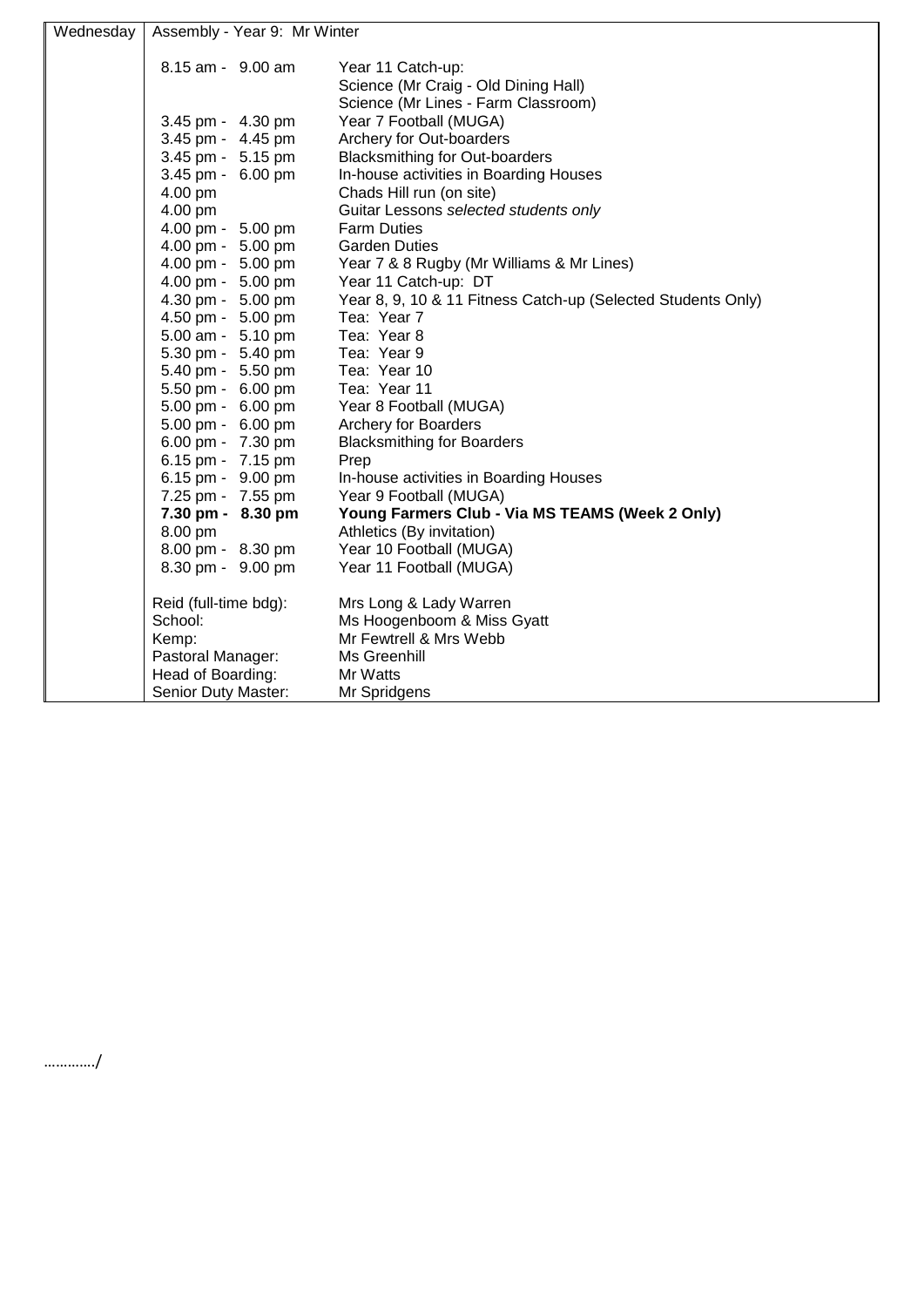| Thursday | <b>AM</b>             | <b>Engineering Exam (Hall / Head's Office)</b> |
|----------|-----------------------|------------------------------------------------|
|          | Break-time            | LRC Open for Year 10                           |
|          | Lunch-time            | LRC Open for Year 10                           |
|          | 3.45 pm - 4.30 pm     | Year 7 Football (MUGA)                         |
|          | 3.45 pm - 5.15 pm     | Woodwork for Out-boarders                      |
|          | 3.45 pm - 6.00 pm     | In-house activities in Boarding Houses         |
|          | TIME TBC              | <b>Bike Track</b>                              |
|          | 4.00 pm               | Chads Hill run (on site)                       |
|          | 4.00 pm - 5.00 pm     | <b>Farm Duties</b>                             |
|          | 4.00 pm - 5.00 pm     | <b>Garden Duties</b>                           |
|          | 4.15 pm - 5.15 pm     | All Year 11: Maths Walk & Talk (Hall)          |
|          | 5.00 pm - 6.00 pm     | Year 9 Football (MUGA)                         |
|          | 4.50 pm - 5.00 pm     | Tea: Year 7                                    |
|          | 5.00 am - 5.10 pm     | Tea: Year 8                                    |
|          | 5.30 pm - 5.40 pm     | Tea: Year 9                                    |
|          | 5.40 pm - 5.50 pm     | Tea: Year 10                                   |
|          | 5.50 pm - 6.00 pm     | Tea: Year 11                                   |
|          | 5.00 pm - 6.00 pm     | Year 8 Football (MUGA)                         |
|          | 6.00 pm - 7.00 pm     | Green Woodworking for Boarders                 |
|          | 6.15 pm - 7.15 pm     | Prep                                           |
|          | 6.15 pm - 9.00 pm     | In-house activities in Boarding Houses         |
|          | 7.25 pm - 7.55 pm     | Year 10 Football (MUGA)                        |
|          | 7.30 pm - 9.00 pm     | Ropes/Fitness (By invitation)                  |
|          | 8.00 pm - 8.30 pm     | Year 8 Football (MUGA)                         |
|          | 8.30 pm - 9.00 pm     | Year 11 Football (MUGA)                        |
|          | Reid (full-time bdg): | Mrs Long & Miss Owen                           |
|          | School:               | Ms Hoogenboom & Miss Gyatt                     |
|          | Kemp:                 | Mr Fewtrell & Mrs Webb                         |
|          | Pastoral Manager:     | Ms Greenhill                                   |
|          | Duty Master:          | Mr Ashton                                      |
|          | Head of Boarding:     | Mr Watts                                       |
|          | Senior Duty Master:   | Mr Spridgens                                   |

…………./